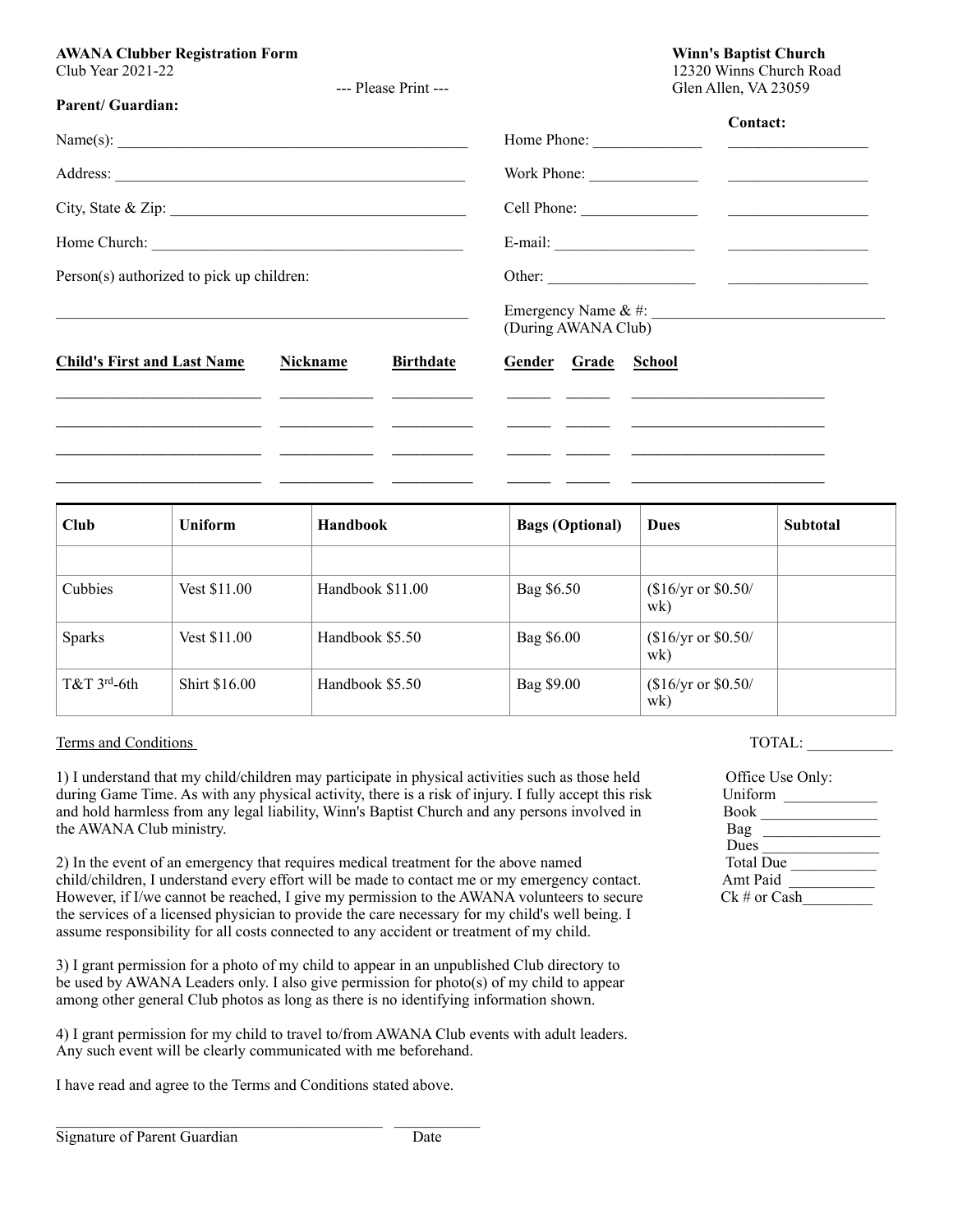## **AWANA MEDICAL EMERGENCY CARE INFORMATION FORM**

As parent or guardian of the named child/ children, I hereby give my consent to administer necessary medical treatment by a qualified and licensed medical doctor in the event of a medical emergency, which in the opinion of the attending physician, may endanger the life of my child, cause disfigurement, physical impairment or undue discomfort, if delayed. I give my consent to transport by ambulance if the situation warrants such action. My signature also serves to indicate my willingness to take full financial responsibility for any and all medical services rendered and thus releases Winn's Baptist Church and AWANA Clubs International from this liability.

Note that this consent will be exercised only after a reasonable effort has been made to contact the parent or guardian and emergency contact person.

|                               | (Child/Children's Names)                                      |      |
|-------------------------------|---------------------------------------------------------------|------|
| Signature of Parent/ Guardian |                                                               | Date |
| Print Parent/ Guardian's Name | <u> 1989 - Johann Barbara, markazar margolaria (h. 1989).</u> |      |
|                               | <b>MEDICAL INFORMATION</b>                                    |      |
|                               |                                                               |      |
|                               |                                                               |      |
|                               |                                                               |      |
|                               |                                                               |      |
|                               |                                                               |      |
|                               |                                                               |      |
|                               |                                                               |      |
| Child's Name:                 |                                                               |      |